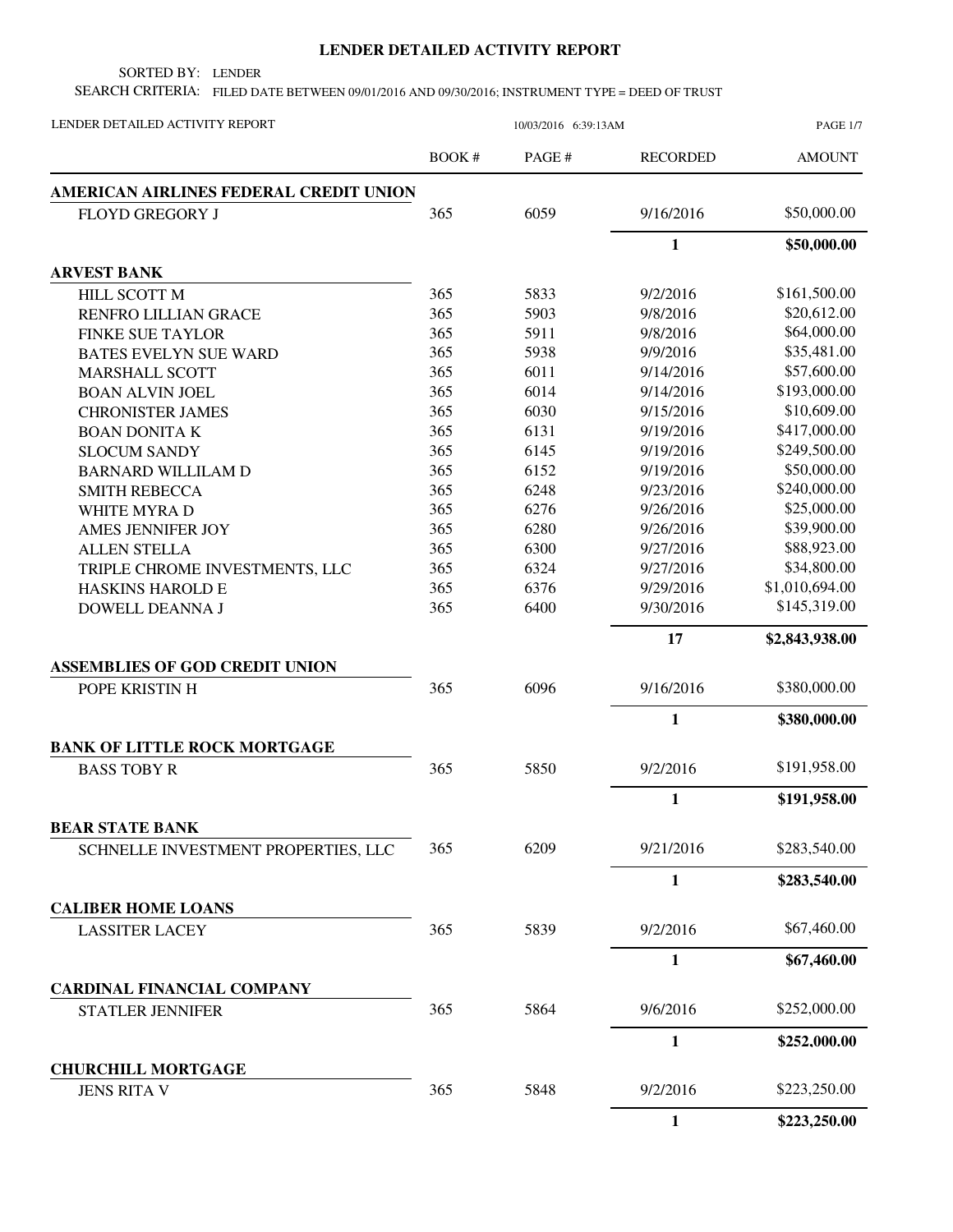PAGE 2/7

|                                                 | <b>BOOK#</b> | PAGE# | <b>RECORDED</b> | <b>AMOUNT</b>                                |
|-------------------------------------------------|--------------|-------|-----------------|----------------------------------------------|
| <b>COHU GARY TR</b>                             |              |       |                 |                                              |
| HUBCO INVESTMENTS, LLC                          | 365          | 6047  | 9/15/2016       | \$54,200.00                                  |
|                                                 |              |       | 1               | \$54,200.00                                  |
| <b>COMMERCE BANK</b>                            |              |       |                 |                                              |
| <b>GALLAGHER GLENNA P</b>                       | 365          | 5788  | 9/1/2016        | \$97,814.76                                  |
| <b>CIZERLE THOMAS L</b>                         | 365          | 6286  | 9/26/2016       | \$160,000.00                                 |
| <b>MILLER KARIN A</b>                           | 365          | 6342  | 9/28/2016       | \$30,000.00                                  |
|                                                 |              |       | 3               | \$287,814.76                                 |
| <b>COMMUNITY BANK AND TRUST</b>                 |              |       |                 |                                              |
| HARPER JUDITH C                                 | 365          | 5791  | 9/1/2016        | \$50,000.00                                  |
| <b>EWAN SHAE LEE</b>                            | 365          | 5836  | 9/2/2016        | \$136,000.00                                 |
| HILLCREST CHURCH OF CHRIST                      | 365          | 5943  | 9/9/2016        | \$300,000.00                                 |
| <b>LARSON LENA PAIGE</b>                        | 365          | 5977  | 9/12/2016       | \$152,950.00                                 |
| <b>TANNER AMY</b>                               | 365          | 6017  | 9/14/2016       | \$25,379.50                                  |
| <b>IVERSEN TERRIE</b>                           | 365          | 6180  | 9/20/2016       | \$93,000.00                                  |
| <b>BURT CATHRYN</b>                             | 365          | 6230  | 9/22/2016       | \$12,000.00                                  |
|                                                 |              |       |                 |                                              |
| ELLIS SHEILA L                                  | 365          | 6330  | 9/28/2016       | \$42,215.00                                  |
| <b>BUTCHER JOSEPH S</b>                         | 365          | 6372  | 9/29/2016       | \$62,000.00                                  |
| STEPHENS CHRISTOPHER M                          | 365          | 6373  | 9/29/2016       | \$51,875.00                                  |
|                                                 |              |       | 10              | \$925,419.50                                 |
| <b>COOPER SAM</b><br>WILD HAIR FARM, LLC        | 365          | 5843  | 9/2/2016        | \$132,000.00                                 |
|                                                 |              |       |                 |                                              |
|                                                 |              |       | 1               | \$132,000.00                                 |
| <b>COOPER VICTORIA</b><br>WILD HAIR FARM, LLC   | 365          | 5843  | 9/2/2016        | \$132,000.00                                 |
|                                                 |              |       |                 |                                              |
|                                                 |              |       | 1               | \$132,000.00                                 |
| <b>CORNERSTONE BANK</b><br><b>MOUA YER YANG</b> | 365          | 6234  | 9/22/2016       | \$1,125,000.00                               |
|                                                 |              |       | $\mathbf{1}$    | \$1,125,000.00                               |
| <b>FCS FINANCIAL</b>                            |              |       |                 |                                              |
| <b>HER MAI SONG</b>                             | 365          | 5846  | 9/2/2016        | \$375,200.00                                 |
| <b>SWAIM CYNTHIA</b>                            | 365          | 6289  | 9/26/2016       | \$10,136.00                                  |
| SMITH ESTHER DIANNE                             | 365          | 6291  | 9/26/2016       | \$123,250.00                                 |
|                                                 |              |       |                 |                                              |
|                                                 |              |       | 3               | \$508,586.00                                 |
| FIRST COMMUNIT YBANK<br><b>BOYD LINDA L</b>     | 365          | 6170  | 9/20/2016       | \$42,000.00                                  |
|                                                 |              |       |                 |                                              |
|                                                 |              |       | 1               | \$42,000.00                                  |
| FIRST COMMUNITY BANK<br>VAUGHN HAYLEY M         | 365          | 5774  | 9/1/2016        | \$35,150.00                                  |
| <b>GEE KASSANDRA L</b>                          | 365          | 5873  | 9/6/2016        | \$168,637.00                                 |
|                                                 | 365          | 5968  |                 | \$165,000.00                                 |
|                                                 |              | 6106  | 9/12/2016       |                                              |
| <b>SHELTON SHEILA L</b>                         |              |       | 9/19/2016       | \$66,109.00                                  |
| <b>OWENS SUE A</b>                              | 365          |       |                 |                                              |
| <b>NOEL BETH MICHELLE</b>                       | 365          | 6198  | 9/21/2016       |                                              |
| SCHOFIELD JOEL C                                | 365          | 6212  | 9/21/2016       |                                              |
| <b>TAGGLE MALCOM W</b>                          | 365          | 6419  | 9/30/2016       | \$128,534.00<br>\$255,000.00<br>\$135,732.00 |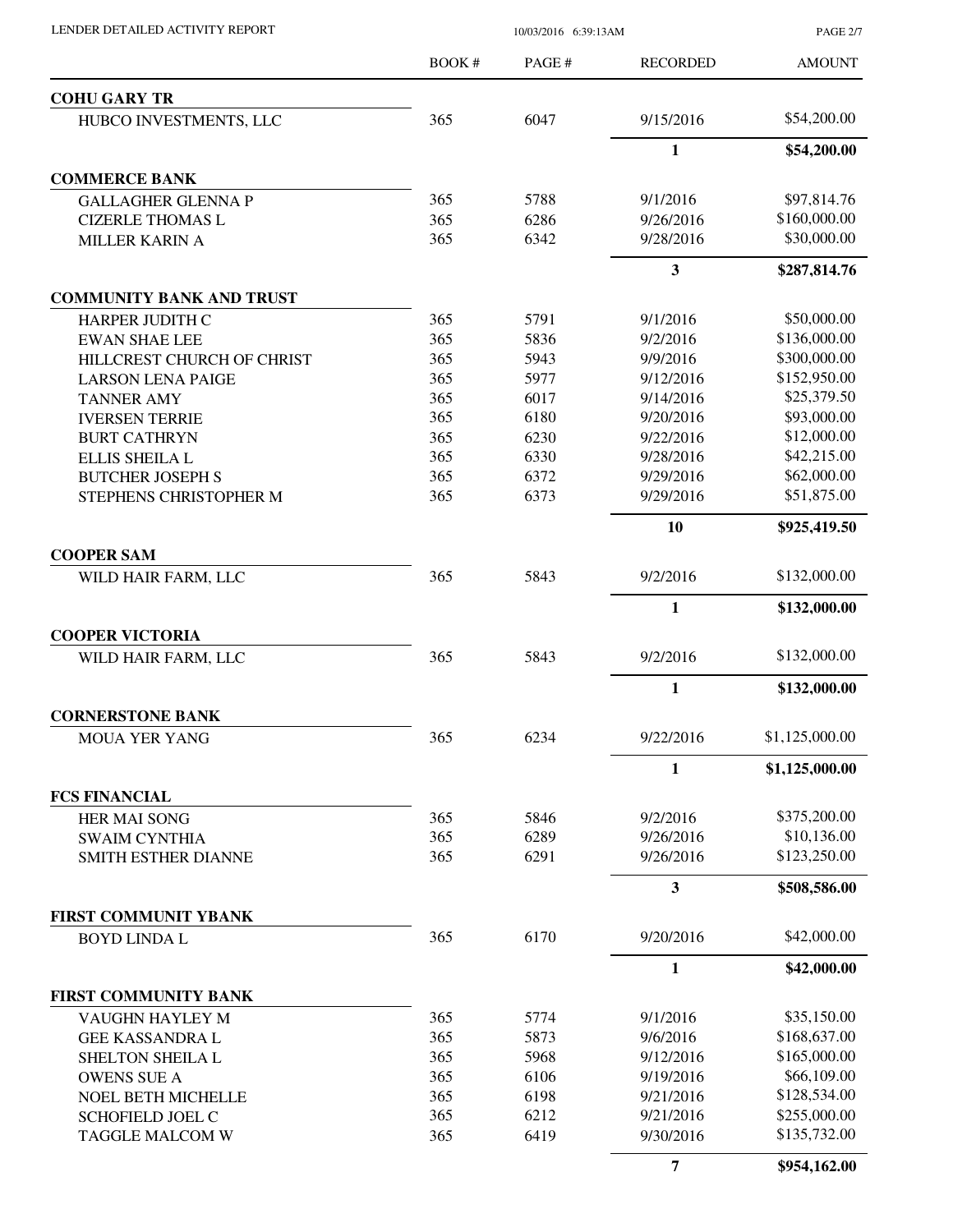| LENDER DETAILED ACTIVITY REPORT |  |
|---------------------------------|--|
|                                 |  |

10/03/2016 6:39:13AM

PAGE 3/7

|                                                            | <b>BOOK#</b> | PAGE # | <b>RECORDED</b>  | <b>AMOUNT</b>  |
|------------------------------------------------------------|--------------|--------|------------------|----------------|
| <b>FIRST FINANCIAL BANK</b>                                |              |        |                  |                |
| WILD HAIR FARM, LLC                                        | 365          | 5842   | 9/2/2016         | \$1,100,000.00 |
|                                                            |              |        | $\mathbf{1}$     | \$1,100,000.00 |
| <b>FLAT BRANCH MORTGAGE</b>                                |              |        |                  |                |
| <b>KESTER CARI</b>                                         | 365          | 5807   | 9/1/2016         | \$108,000.00   |
| <b>STURGIS JAMES EDWARD</b>                                | 365          | 5915   | 9/8/2016         | \$95,950.00    |
| <b>BURR JENNIFER R</b>                                     | 365          | 6207   | 9/21/2016        | \$245,000.00   |
| <b>LEWIS TIA S</b>                                         | 365          | 6221   | 9/21/2016        | \$137,362.00   |
| <b>SANCHEZ CYNTHIA</b>                                     | 365          | 6233   | 9/22/2016        | \$188,311.00   |
| <b>GREGORY MICHAEL LEE</b>                                 | 365          | 6316   | 9/27/2016        | \$122,927.00   |
| <b>REYNOLDS JACOB</b>                                      | 365          | 6371   | 9/29/2016        | \$86,528.00    |
| <b>MAYNARD SONYA STOUT</b>                                 | 365          | 6413   | 9/30/2016        | \$127,153.00   |
| <b>DUNN MARCIA MARIE TR</b>                                | 365          | 6427   | 9/30/2016        | \$142,766.00   |
| <b>BALL WILLIAM R</b>                                      | 365          | 6432   | 9/30/2016        | \$97,850.00    |
|                                                            |              |        | 10               | \$1,351,847.00 |
| FRANKLIN AMERICAN MORTGAGE                                 |              |        |                  |                |
| <b>LEEK MATTHEW R</b>                                      | 365          | 6178   | 9/20/2016        | \$139,331.00   |
| <b>GRAY JENNIFER J</b>                                     | 365          | 6196   | 9/21/2016        | \$142,864.00   |
|                                                            |              |        | $\overline{2}$   | \$282,195.00   |
| <b>FREEDOM MORTGAGE</b><br><b>BAILEY AIMEE L</b>           | 365          | 5782   | 9/1/2016         | \$87,850.00    |
|                                                            |              |        | $\mathbf{1}$     | \$87,850.00    |
|                                                            |              |        |                  |                |
| <b>GATEWAY MORTGAGE GROUP</b><br><b>GRAY BENJAMIN CODY</b> | 365          | 6069   | 9/16/2016        | \$97,686.00    |
| PETERS KENNETH                                             | 365          | 6288   | 9/26/2016        | \$136,800.00   |
|                                                            |              |        | $\boldsymbol{2}$ |                |
| <b>GRAND SAVINGS BANK</b>                                  |              |        |                  | \$234,486.00   |
| COOK CATHY                                                 | 365          | 5824   | 9/2/2016         | \$100,000.00   |
|                                                            |              |        | 1                | \$100,000.00   |
| <b>GRIFFIN DELLA</b>                                       |              |        |                  |                |
| PAYNE JAMIE LEA                                            | 365          | 6185   | 9/20/2016        | \$65,000.00    |
|                                                            |              |        | 1                | \$65,000.00    |
| <b>GRIFFIN L VAUGHN</b>                                    |              |        |                  |                |
| PAYNE JAMIE LEA                                            | 365          | 6185   | 9/20/2016        | \$65,000.00    |
|                                                            |              |        | 1                | \$65,000.00    |
| <b>GUARANTY BANK</b>                                       |              |        |                  |                |
| <b>LAKE BARBARA C</b>                                      | 365          | 6259   | 9/26/2016        | \$181,500.00   |
| <b>LAKE KAREN D</b>                                        | 365          | 6260   | 9/26/2016        | \$188,250.00   |
|                                                            |              |        | $\overline{2}$   | \$369,750.00   |
| <b>HAUGHT DIANE</b><br>HARRIS BRITTANY ELAINE              | 365          | 6366   | 9/29/2016        | \$53,100.00    |
|                                                            |              |        | 1                | \$53,100.00    |
| <b>HAUGHT JERRY</b>                                        |              |        |                  |                |
| HARRIS CHAD MICHEAL                                        | 365          | 6366   | 9/29/2016        | \$53,100.00    |
|                                                            |              |        | $\mathbf{1}$     | \$53,100.00    |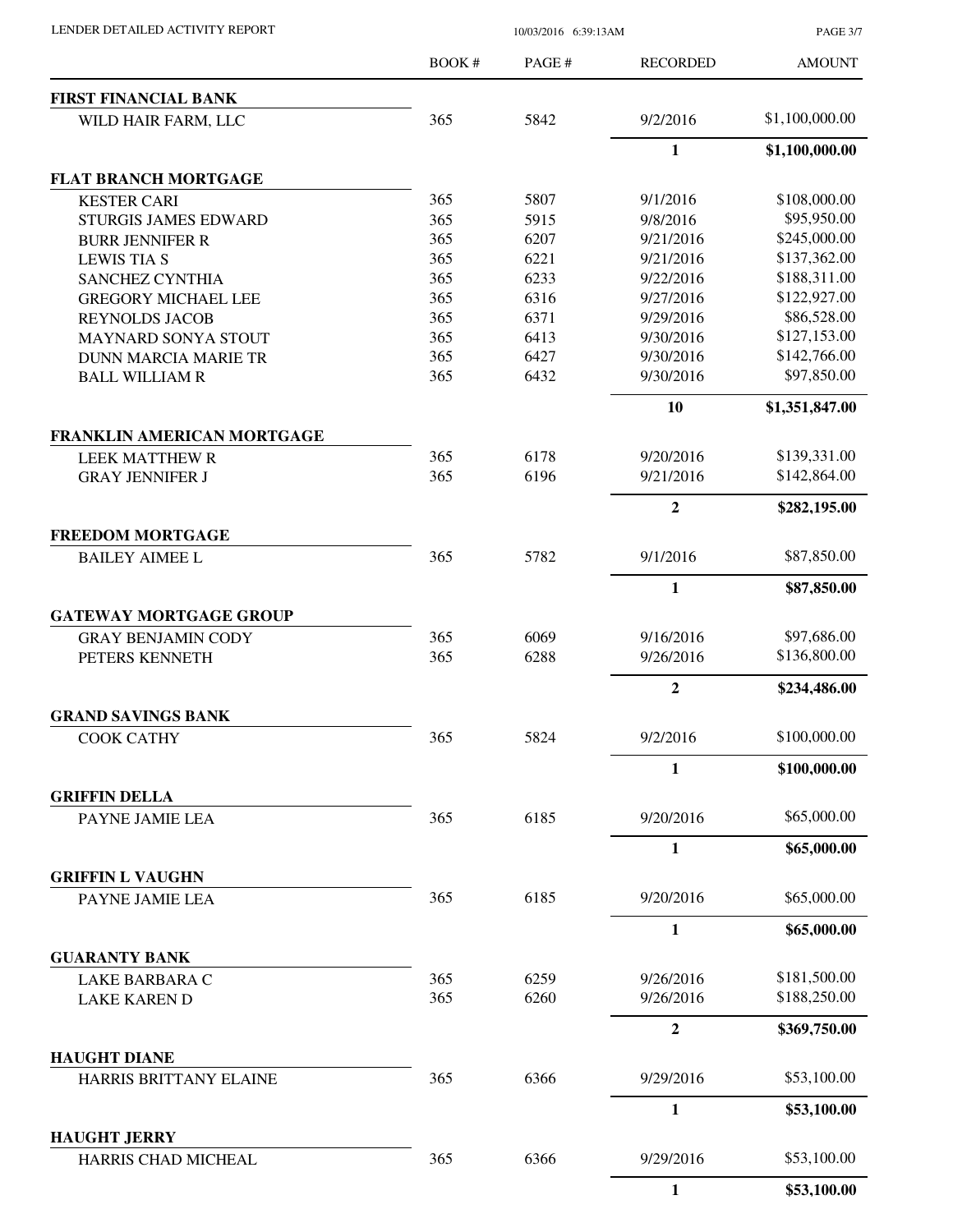| LENDER DETAILED ACTIVITY REPORT                                         | 10/03/2016 6:39:13AM |              |                        | <b>PAGE 4/7</b>             |
|-------------------------------------------------------------------------|----------------------|--------------|------------------------|-----------------------------|
|                                                                         | BOOK #               | PAGE#        | <b>RECORDED</b>        | <b>AMOUNT</b>               |
| <b>HIWAY FEDERAL CREDIT UNION</b>                                       |                      |              |                        |                             |
| <b>LEE A DEBBIE</b>                                                     | 365                  | 6139         | 9/19/2016              | \$79,200.00                 |
|                                                                         |                      |              | $\mathbf{1}$           | \$79,200.00                 |
| <b>HOMETOWN BANK</b>                                                    |                      |              |                        |                             |
| <b>GOLUBSKI ALANE</b>                                                   | 365                  | 5781         | 9/1/2016               | \$109,000.00                |
| HUGHES JULIA M                                                          | 365                  | 6216         | 9/21/2016              | \$157,000.00                |
| <b>CONNELLY TINA V</b>                                                  | 365                  | 6284         | 9/26/2016              | \$112,000.00                |
|                                                                         |                      |              | 3                      | \$378,000.00                |
| <b>KING JOYCE E</b>                                                     |                      |              |                        |                             |
| <b>BOGGS LORI A</b>                                                     | 365                  | 5827         | 9/2/2016               | \$0.00                      |
|                                                                         |                      |              | 1                      | \$0.00                      |
| <b>LEADERONE FINANCIAL</b>                                              |                      |              |                        |                             |
| <b>FAIRMAN AMI BROOKE</b>                                               | 365                  | 6133         | 9/19/2016              | \$191,290.00                |
|                                                                         |                      |              | $\mathbf{1}$           | \$191,290.00                |
| <b>MAGNOLIA BANK</b><br><b>GRIFFIN GLORIA</b>                           | 365                  | 6333         | 9/28/2016              | \$150,824.00                |
|                                                                         |                      |              |                        |                             |
|                                                                         |                      |              | $\mathbf{1}$           | \$150,824.00                |
| <b>MAILES CAROL J TR</b>                                                |                      |              |                        |                             |
| MOSER ENDEAVORS, LLC                                                    | 365                  | 6053         | 9/15/2016              | \$33,000.00                 |
|                                                                         |                      |              | 1                      | \$33,000.00                 |
| <b>MAILES KIMBER D TR</b>                                               |                      |              |                        |                             |
| MOSER ENDEAVORS, LLC                                                    | 365                  | 6053         | 9/15/2016              | \$33,000.00                 |
|                                                                         |                      |              | $\mathbf{1}$           | \$33,000.00                 |
| <b>METZ PHILIP</b>                                                      |                      |              |                        |                             |
| <b>SCROGGINS RODNEY L</b>                                               | 365                  | 6001         | 9/13/2016              | \$4,000.00                  |
|                                                                         |                      |              | 1                      | \$4,000.00                  |
| <b>METZ SUE</b>                                                         |                      |              |                        |                             |
| <b>SCROGGINS RODNEY L</b>                                               | 365                  | 6001         | 9/13/2016              | \$4,000.00                  |
|                                                                         |                      |              | $\mathbf{1}$           | \$4,000.00                  |
| <b>MID-MISSOURI BANK</b>                                                |                      |              |                        |                             |
| <b>COLE CATHY LYNN</b>                                                  | 365                  | 5771         | 9/1/2016               | \$84,800.00<br>\$150,000.00 |
| <b>BRADFORD DAVID</b>                                                   | 365<br>365           | 6213         | 9/21/2016<br>9/30/2016 | \$94,000.00                 |
| <b>BRAECKEL WILLIAM E</b>                                               | 365                  | 6380<br>6381 | 9/30/2016              | \$94,000.00                 |
| <b>BRAECKEL WILLIAM E</b><br><b>BRAECKEL WILLIAM E</b>                  | 365                  | 6382         | 9/30/2016              | \$94,000.00                 |
|                                                                         |                      |              | 5                      | \$516,800.00                |
|                                                                         |                      |              |                        |                             |
| MISSOURI ELECTRIC COOPERATIVE EMPOLYEES CU<br><b>BROYLES LISA CARON</b> | 365                  | 5932         | 9/9/2016               | \$65,000.00                 |
|                                                                         |                      |              | $\mathbf{1}$           | \$65,000.00                 |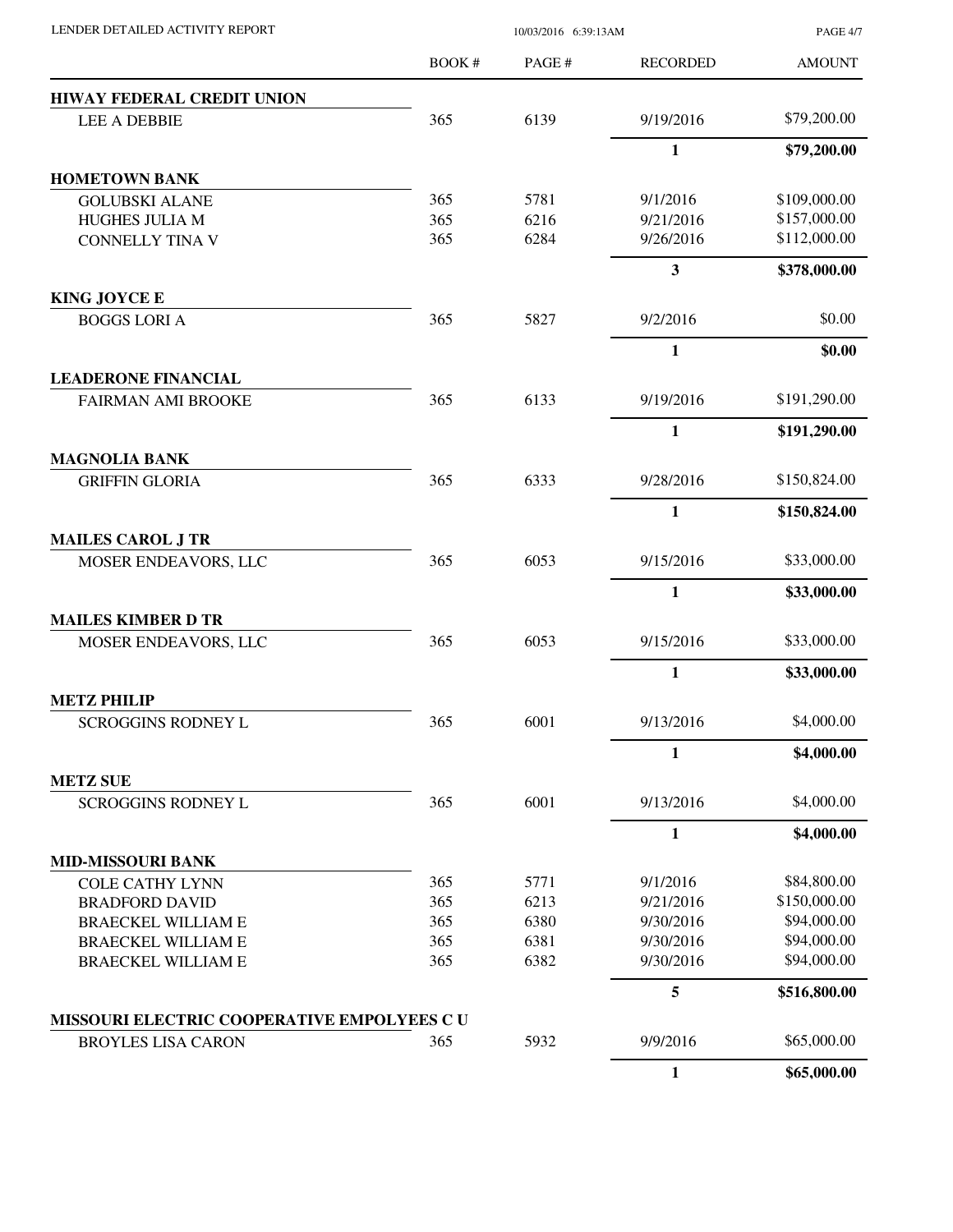| LENDER DETAILED ACTIVITY REPORT |  |
|---------------------------------|--|
|                                 |  |

10/03/2016 6:39:13AM

PAGE 5/7

|                                                | BOOK# | PAGE# | <b>RECORDED</b>  | <b>AMOUNT</b>  |
|------------------------------------------------|-------|-------|------------------|----------------|
| PEOPLES BANK                                   |       |       |                  |                |
| RAINWATER NATASHA L                            | 365   | 5813  | 9/2/2016         | \$97,600.00    |
| <b>CRITES SARAH</b>                            | 365   | 5894  | 9/7/2016         | \$277,950.00   |
| MILLGARD KATHLEEN                              | 365   | 5963  | 9/12/2016        | \$364,000.00   |
| <b>MANINGAS AIMEE</b>                          | 365   | 5971  | 9/12/2016        | \$275,010.00   |
| TESTERMAN KENDRA L                             | 365   | 6065  | 9/16/2016        | \$11,500.00    |
| <b>SLOCUM SANDY</b>                            | 365   | 6149  | 9/19/2016        | \$417,000.00   |
| <b>KELLY LISA</b>                              | 365   | 6202  | 9/21/2016        | \$27,500.00    |
| SOONER THREE, LLC                              | 365   | 6239  | 9/23/2016        | \$4,100,000.00 |
| REAVES JENNIFER M                              | 365   | 6325  | 9/28/2016        | \$160,000.00   |
| <b>BISHOP JOEY</b>                             | 365   | 6354  | 9/29/2016        | \$282,000.00   |
| <b>KUICH CAMARA</b>                            | 365   | 6429  | 9/30/2016        | \$292,000.00   |
| <b>KUICH CAMARA</b>                            | 365   | 6430  | 9/30/2016        | \$32,850.00    |
|                                                |       |       | 12               | \$6,337,410.00 |
|                                                |       |       |                  |                |
| PREMIER HOME MORTGAGE<br><b>BROWN DANIELLE</b> | 365   | 5926  | 9/8/2016         | \$90,283.00    |
| VANSLYKE BRIAN J                               | 365   | 5947  | 9/9/2016         | \$62,400.00    |
| <b>FARLEY DAKOTA W</b>                         | 365   | 6079  | 9/16/2016        | \$85,347.00    |
| <b>BURCH LINDA L</b>                           | 365   | 6255  | 9/23/2016        | \$61,593.00    |
| <b>DOTY DUSTIN A</b>                           | 365   | 6258  | 9/23/2016        | \$45,195.00    |
|                                                |       |       |                  |                |
|                                                |       |       | 5                | \$344,818.00   |
| <b>QUICKEN LOANS</b><br><b>BURROWS MICHAEL</b> | 365   | 6235  | 9/22/2016        | \$136,000.00   |
|                                                |       |       |                  |                |
|                                                |       |       | 1                | \$136,000.00   |
| R & G PROPERTIES OF NEWTON COUNTY, LLC         |       |       |                  |                |
| DEROSE WILLIAM JOSEPH                          | 365   | 6341  | 9/28/2016        | \$34,000.00    |
|                                                |       |       | $\mathbf{1}$     | \$34,000.00    |
| <b>RICHARDS SUSAN</b>                          |       |       |                  |                |
| <b>GOODFELLOW CHRIS</b>                        | 365   | 6092  | 9/16/2016        | \$22,000.00    |
|                                                |       |       | 1                | \$22,000.00    |
| <b>RICHARDS WILLIAM S</b>                      |       |       |                  |                |
| <b>GOODFELLOW CHRIS</b>                        | 365   | 6092  | 9/16/2016        | \$22,000.00    |
|                                                |       |       | 1                | \$22,000.00    |
| SECURITY BANK OF SOUTHWEST MISSOURI BANK       |       |       |                  |                |
| <b>LAUGHLIN MAGGIE</b>                         | 365   | 6082  | 9/16/2016        | \$15,600.00    |
|                                                |       |       | $\mathbf{1}$     | \$15,600.00    |
| <b>SIMMONS BANK</b>                            |       |       |                  |                |
| <b>PUGH GAYLON</b>                             | 365   | 5973  | 9/12/2016        | \$267,000.00   |
| <b>GOLDSCHMIDT CAYLA C</b>                     | 365   | 6398  | 9/30/2016        | \$123,496.00   |
|                                                |       |       | $\boldsymbol{2}$ | \$390,496.00   |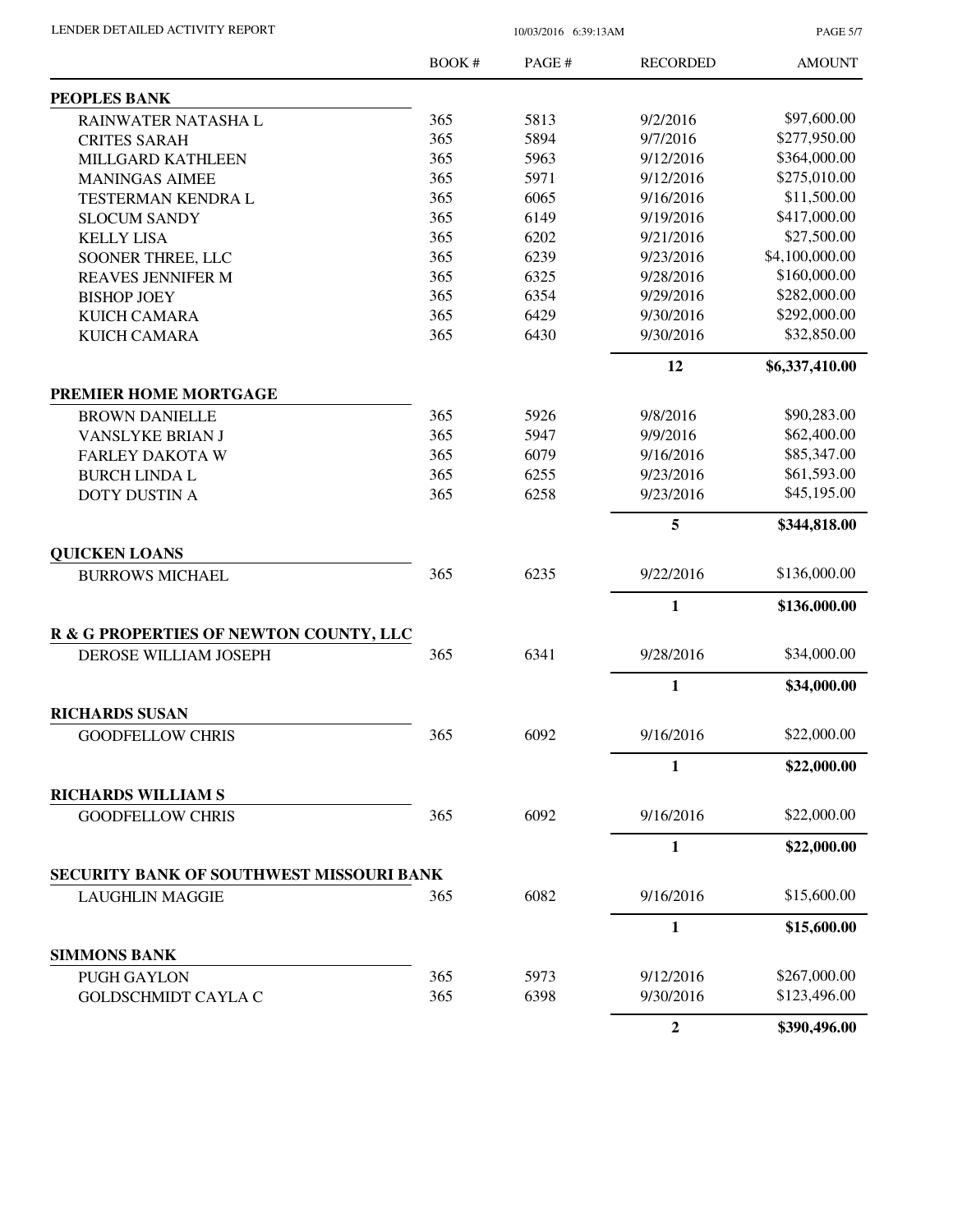PAGE 6/7

|                               | <b>BOOK#</b> | PAGE # | <b>RECORDED</b>  | <b>AMOUNT</b>  |
|-------------------------------|--------------|--------|------------------|----------------|
| SOUTHWEST MISSOURI BANK       |              |        |                  |                |
| BEYERSDORFER KURT G           | 365          | 5823   | 9/2/2016         | \$63,500.00    |
| <b>ERWIN ASHLEY D</b>         | 365          | 5863   | 9/6/2016         | \$108,000.00   |
| <b>HANG JAY P</b>             | 365          | 5891   | 9/7/2016         | \$63,000.00    |
| <b>BICKNELL KAREN</b>         | 365          | 5909   | 9/8/2016         | \$97,000.00    |
| <b>RHOADS MARY K</b>          | 365          | 5912   | 9/8/2016         | \$336,000.00   |
| <b>GOODALL BAILEY</b>         | 365          | 5917   | 9/8/2016         | \$45,320.00    |
| <b>WARREN MISTIE M</b>        | 365          | 5924   | 9/8/2016         | \$10,000.00    |
| <b>KELLER CONNIE</b>          | 365          | 5933   | 9/9/2016         | \$134,400.00   |
| <b>BRIDGES LINDA</b>          | 365          | 5999   | 9/13/2016        | \$51,840.00    |
| <b>SKAGGS TRAVIS</b>          | 365          | 6205   | 9/21/2016        | \$20,000.00    |
| YOUNGBLOOD BRENDA K           | 365          | 6226   | 9/22/2016        | \$20,000.00    |
| <b>EUTSLER SHARON</b>         | 365          | 6242   | 9/23/2016        | \$82,600.00    |
| RISCOE KATHRYN A              | 365          | 6244   | 9/23/2016        | \$160,000.00   |
| <b>JEFFCOTT SAM</b>           | 365          | 6245   | 9/23/2016        | \$35,000.00    |
| LUNDSTRUM ELIZABETH           | 365          | 6317   | 9/27/2016        | \$167,000.00   |
| <b>COLE JENNIFER J</b>        | 365          | 6320   | 9/27/2016        | \$156,120.00   |
| <b>SIMMONS LISA M</b>         | 365          | 6327   | 9/28/2016        | \$130,000.00   |
| <b>MOSLEY PAULA</b>           | 365          | 6345   | 9/28/2016        | \$40,000.00    |
|                               | 365          | 6358   | 9/29/2016        | \$68,894.00    |
| KELLEY JEFFERY L              | 365          | 6362   | 9/29/2016        | \$25,000.00    |
| <b>SPRUCE ROBERT</b>          |              |        |                  | \$300,000.00   |
| THOMAS TRACI TRUST            | 365          | 6364   | 9/29/2016        |                |
| <b>BERRY LORI A</b>           | 365          | 6390   | 9/30/2016        | \$69,600.00    |
| <b>BALL ARTIE J</b>           | 365          | 6402   | 9/30/2016        | \$70,000.00    |
| <b>HAWKINS DANIELLE</b>       | 365          | 6409   | 9/30/2016        | \$210,000.00   |
|                               |              |        | 24               | \$2,463,274.00 |
| <b>SUNTRUST MORTGAGE</b>      |              |        |                  |                |
| <b>KETCHUM ANITA LYNN</b>     | 365          | 6302   | 9/27/2016        | \$71,515.00    |
|                               |              |        | $\mathbf{1}$     | \$71,515.00    |
| THE CORNERSTONE BANK          |              |        |                  |                |
| LAKE HOLDINGS, LLC            | 365          | 6116   | 9/19/2016        | \$352,112.89   |
|                               |              |        | 1                | \$352,112.89   |
| <b>USBANK</b>                 |              |        |                  |                |
| <b>ALVERSON GAYLE ANN</b>     | 365          | 5772   | 9/1/2016         | \$68,000.00    |
| <b>GRIFFIN TIFFANY NICOLE</b> | 365          | 5996   | 9/13/2016        | \$165,775.00   |
| <b>SHELDON JAMES</b>          | 365          | 6273   | 9/26/2016        | \$100,000.00   |
| FOTI CONNIE DRAPCHO           | 365          | 6396   | 9/30/2016        | \$306,080.00   |
| <b>AULICK JENNIFER A</b>      | 365          | 6406   | 9/30/2016        | \$121,250.00   |
| <b>AULICK JENNIFER A</b>      | 365          | 6407   | 9/30/2016        | \$3,000.00     |
|                               |              |        | 6                | \$764,105.00   |
| <b>UMB BANK</b>               |              |        |                  |                |
| <b>ADAMS JOSEPH D</b>         | 365          | 6359   | 9/29/2016        | \$95,000.00    |
|                               |              |        | 1                | \$95,000.00    |
| <b>UNITED BUILT HOMES</b>     |              |        |                  |                |
| <b>NELSON ALISHA</b>          | 365          | 6241   | 9/23/2016        | \$195,140.00   |
| <b>NELSON ALISHA</b>          | 365          | 6404   | 9/30/2016        | \$195,140.00   |
|                               |              |        | $\boldsymbol{2}$ | \$390,280.00   |